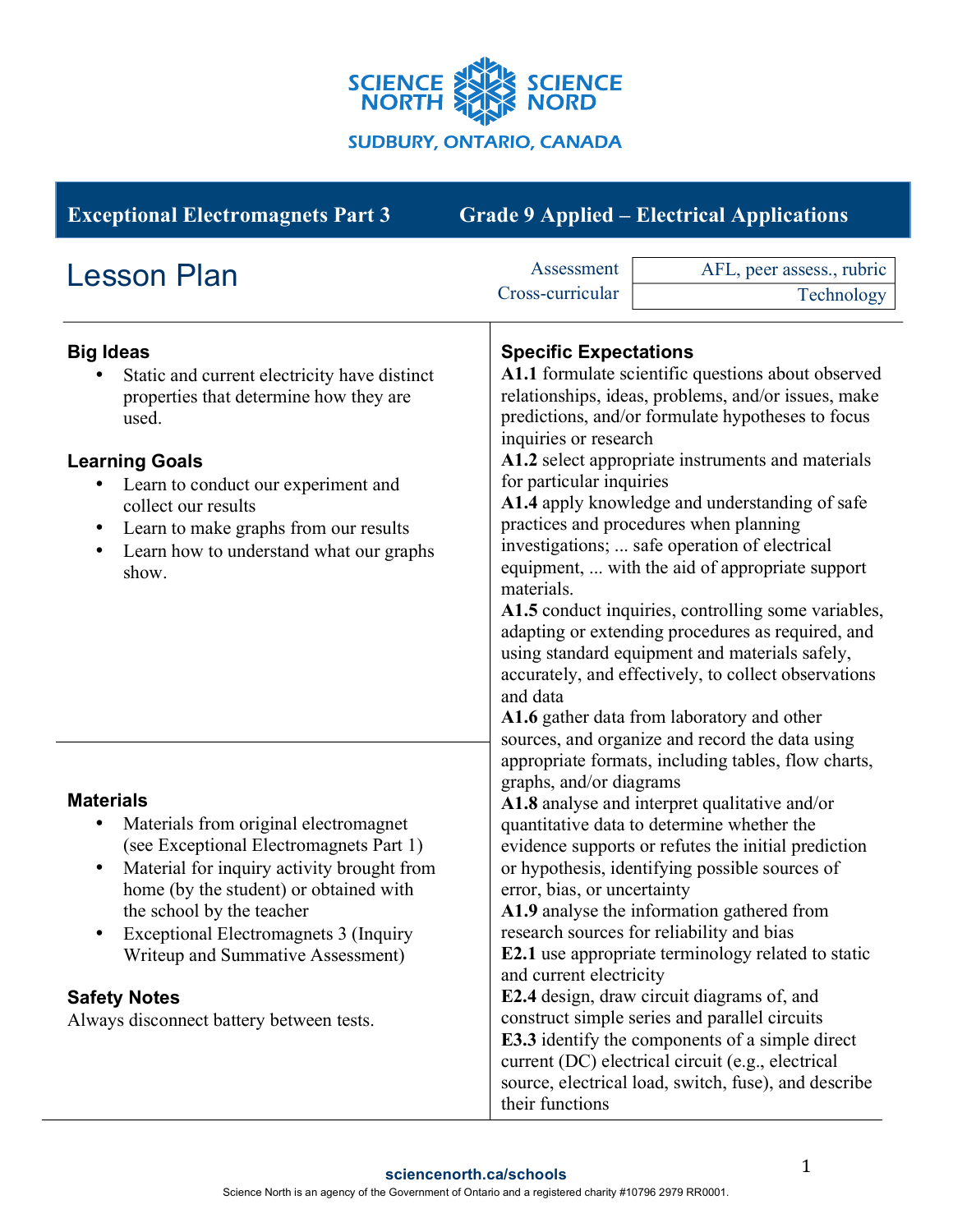# **Description**

This is **lesson three** of a series of three lessons on electromagnets. The students will test a dependent variable of their choosing. Students should have a basic understanding of series circuits, electric current, battery function, and properties of conductors. They should have completed Exceptional Electromagnets Part 1, making an electromagnet.

#### **Introduction**

- Before class begins the teacher will have read the student Inquiry Plans and written descriptive feedback on them.
- Depending on the Independent Variable (IV) that students choose to manipulate, and the availability of school materials, teachers may need to gather materials that students have planned to use but cannot bring from home (ex. different thicknesses of copper wire).
	- o If these materials are not available in the school the teacher should indicate possible modifications or new directions of inquiry in the descriptive feedback.
- REVIEW INQUIRY PLAN: Students will receive their Inquiry Plan (completed the previous day) from teacher.
- They will meet in their inquiry group and carefully read over the descriptive feedback provided by their teacher.
	- o As it was completed in pencil, students will erase and make any necessary changes indicated by the teacher.
	- o They will show their teacher that they have understood the feedback and made the necessary changes before moving on.

## **Action**

GATHER MATERIALS:

- Students will gather their electromagnet, completed in Exceptional Electromagnets Part 1, to act as their control, as well as any components needed for their Inquiry experiment.
- Students will move to their place for lab work in their groups.

EXPERIMENT:

- Under the teacher's supervision, students will follow their planned experimental procedure, changing their Independent Variable through several trials while recording the effect on their Dependent Variable (number of paperclips held, which is the same for all groups).
	- o Note: the DV is the same for all groups to facilitate students being able to easily discuss their findings between groups.

## GALLERY WALK:

- After collecting all data, students will record their experimental question (this can be found on their Inquiry Plan).
- Half of the group members will stay with their question while half will rotate around the room, group to group.
- At each stop, the group member(s) remaining will read their question and briefly describe what they tried and what they learned.